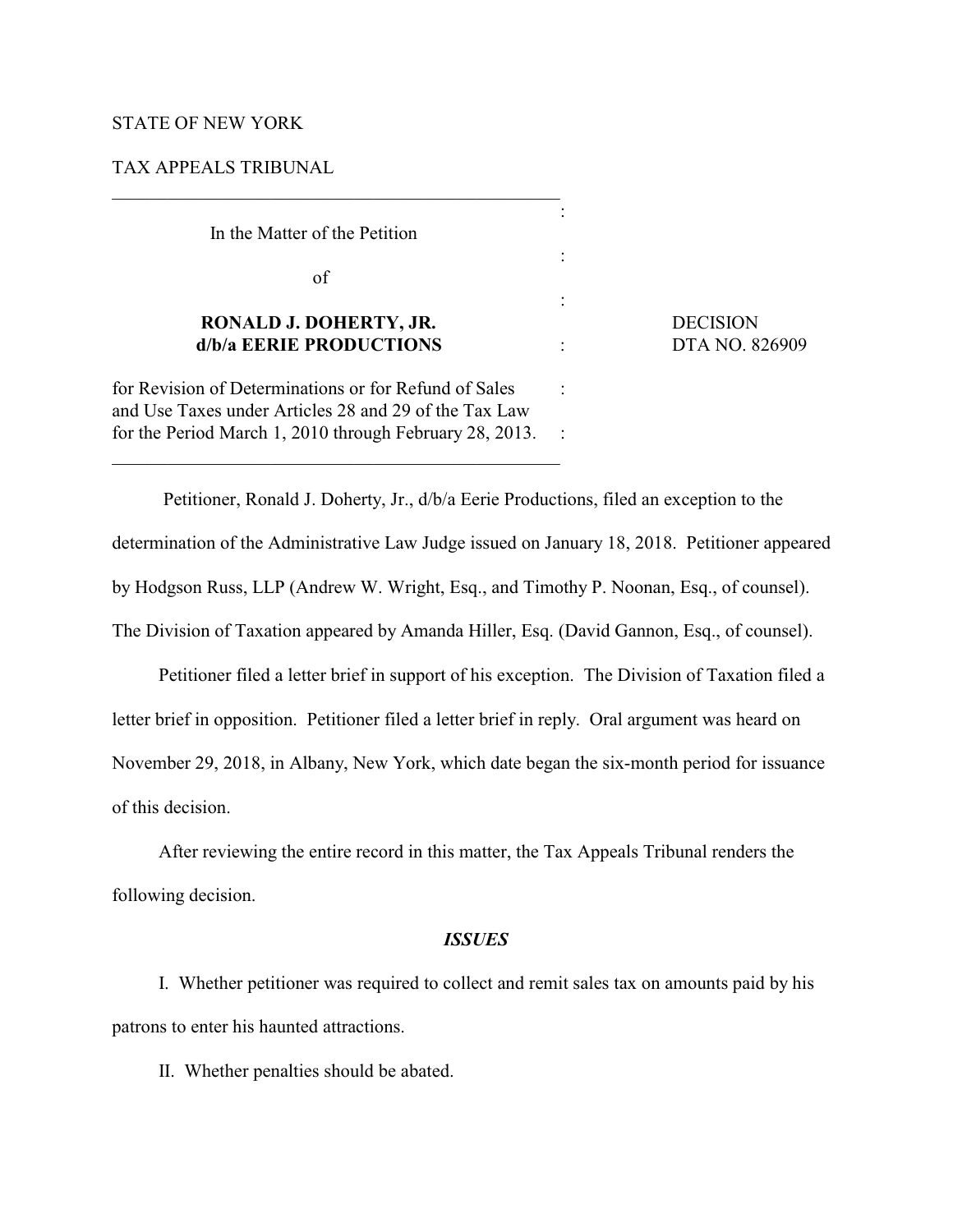#### *FINDINGS OF FACT*

We find the facts as determined by the Administrative Law Judge except for findings of fact 1, 17, 36, 37 and 42, which have been modified to more accurately reflect the record. The Administrative Law Judge's two findings of fact, both numbered 43, have been renumbered 43 and 44 to correct a typographical error. The Administrative Law Judge's findings of fact 44 and 45, a discussion of proposed findings of fact submitted by petitioner and the Division of Taxation to the Administrative Law Judge, have been omitted. We have also made an additional finding of fact 45. The Administrative Law Judge's findings of fact, the modified findings of fact and the additional finding of fact are set forth below.

1. Petitioner, Ronald J. Doherty, Jr., d/b/a Eerie Productions, operates a haunted attraction called "Frightworld" in Buffalo, New York. Petitioner's business is billed as "America's Screampark," and it is geared toward children as well as adults. Patrons come to Frightworld either for the purpose of being entertained, or to accompany others, such as friends and relatives, who are attending for the purpose of being entertained.

2. Frightworld's season of operation runs from late September until the first week of November each year.

3. Petitioner signs a three-month lease each year for a space, typically an abandoned big-box store, in which to operate Frightworld. The exact location of Frightworld typically changes year to year.

4. A three-month lease allows petitioner enough time to set up Frightworld for the season, operate its facilities and attractions, and take it all down to be stored for the off-season.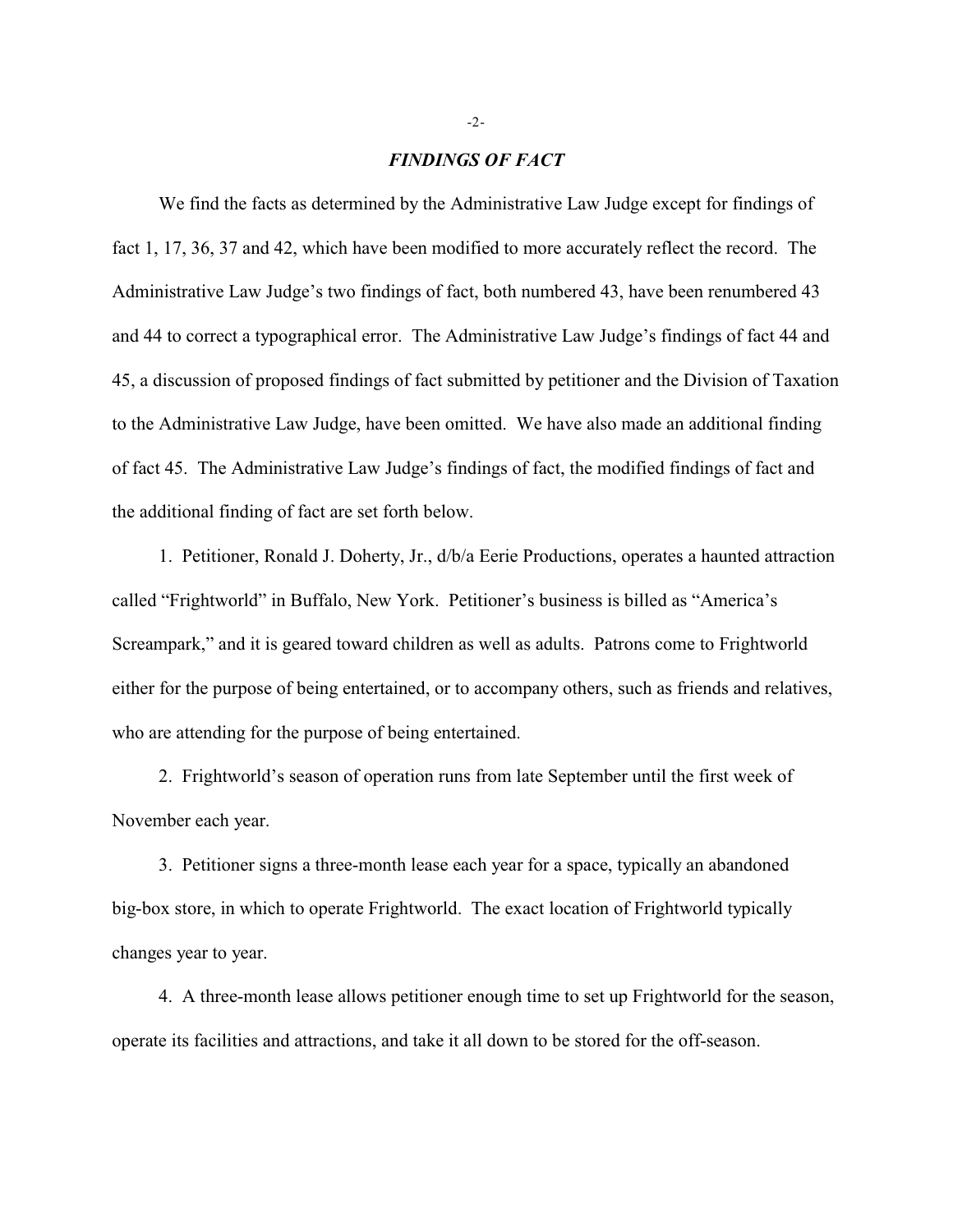5. Frightworld contains a common area, and five separately-themed haunted attractions.<sup>1</sup>

6. The combined size of Frightworld's common area and five attractions generally exceeds 50,000 square feet.

7. Petitioner does not charge his patrons a fee to enter Frightworld.

8. Upon passing through the front doors of Frightworld, patrons enter the common area, which consists of two 20-foot projector screens showing videos, a 20-foot waterfall, live entertainers, a snack counter, a lounge area with benches, occasional live music and light show events, and the facades/entrances to each of the five haunted attractions.

9. The common area contained about 25,000 square feet of space, roughly equal in size to the combined square footage of all five haunted attractions.

10. It is not uncommon that people will enter Frightworld and spend time in the common area without paying to go into the haunted attractions.

11. Petitioner opined that "there's entertainment value in the lobby."

12. Petitioner designed the common area of Frightworld to entertain both the people spending time there who did not enter the attractions (for instance, parents who waited while their children went through the attractions, members of a group who came out with friends for the night but did not want to go through the attractions, etc.) and patrons waiting in line to enter the attractions.

13. Though patrons entered Frightworld's common area free of charge, they were required to pay a fee to enter the five haunted attractions for the purpose of being startled or amused.

14. During the 2010-2012 seasons, patrons paid \$23.00 for the ability to access the five

 $<sup>1</sup>$  Petitioner also referred to the attractions as "haunted houses."</sup>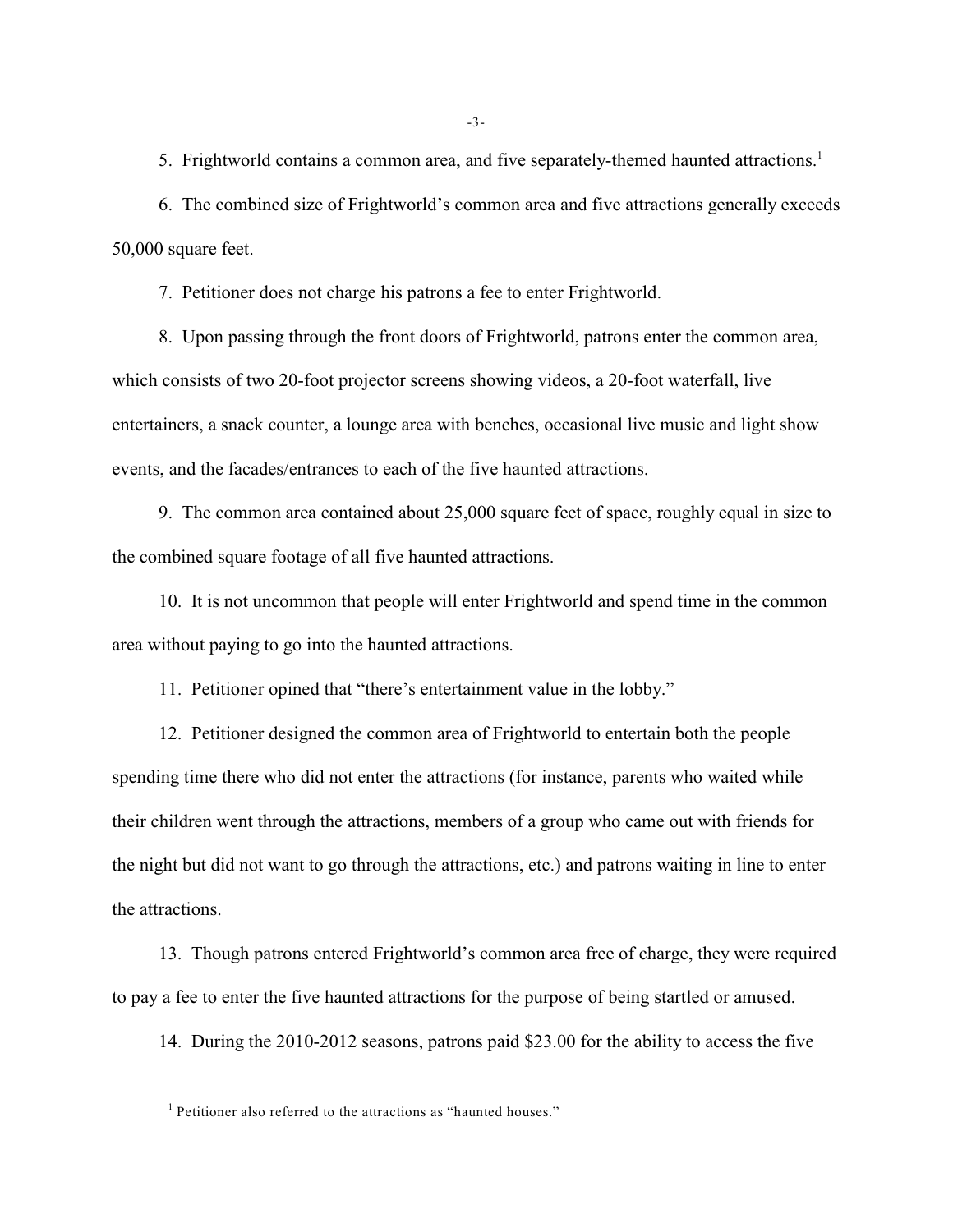haunted attractions within Frightworld.

15. Each of the five haunted attractions had the same essential layout: a facade, an entrance, a fixed route along which the patrons traversed on foot, and an exit.

16. Each of the five haunted attractions was constructed in the same way: theatrical flats (walls containing the themed sets of each attraction) were erected off-site in sections called modulars; temporary walls were erected in the interior of the building space to enclose each of the five haunted attractions; the theatrical flats were delivered on semi-trailers, erected, and joined to create the interior walls of each attraction; props were set up; the electric and pneumatic (air-driven) systems that operated the special effects and animation (i.e., anything not moved by a human) within the attractions were installed on top of the sets; and emergency systems were erected and tested.

17. The attractions were free standing. The interior walls of each attraction, which contained the themed sets, were not attached to the floor, ceiling, or four exterior walls of the building. Patrons entered on foot and traversed each attraction on foot.

18. During the 2010 season, Frightworld contained the following five haunted attractions: Raven Hill Asylum, Grind House, Wicked Woods, Return of the Mummy's Curse, and Phobiaz.

19. During the 2011-2012 seasons, Frightworld contained the following five haunted attractions: Raven Hill Asylum, Grind House, Wicked Woods, Death Trap, and Phobiaz.

20. During the 2010-2012 seasons, the New York State Department of Labor's Division of Safety and Labor issued permits to petitioner to operate amusement devices.

21. Petitioner employed two methods to ensure that patrons of Frightworld moved through each of the five haunted attractions: the trained actors and the special effects/animations.

-4-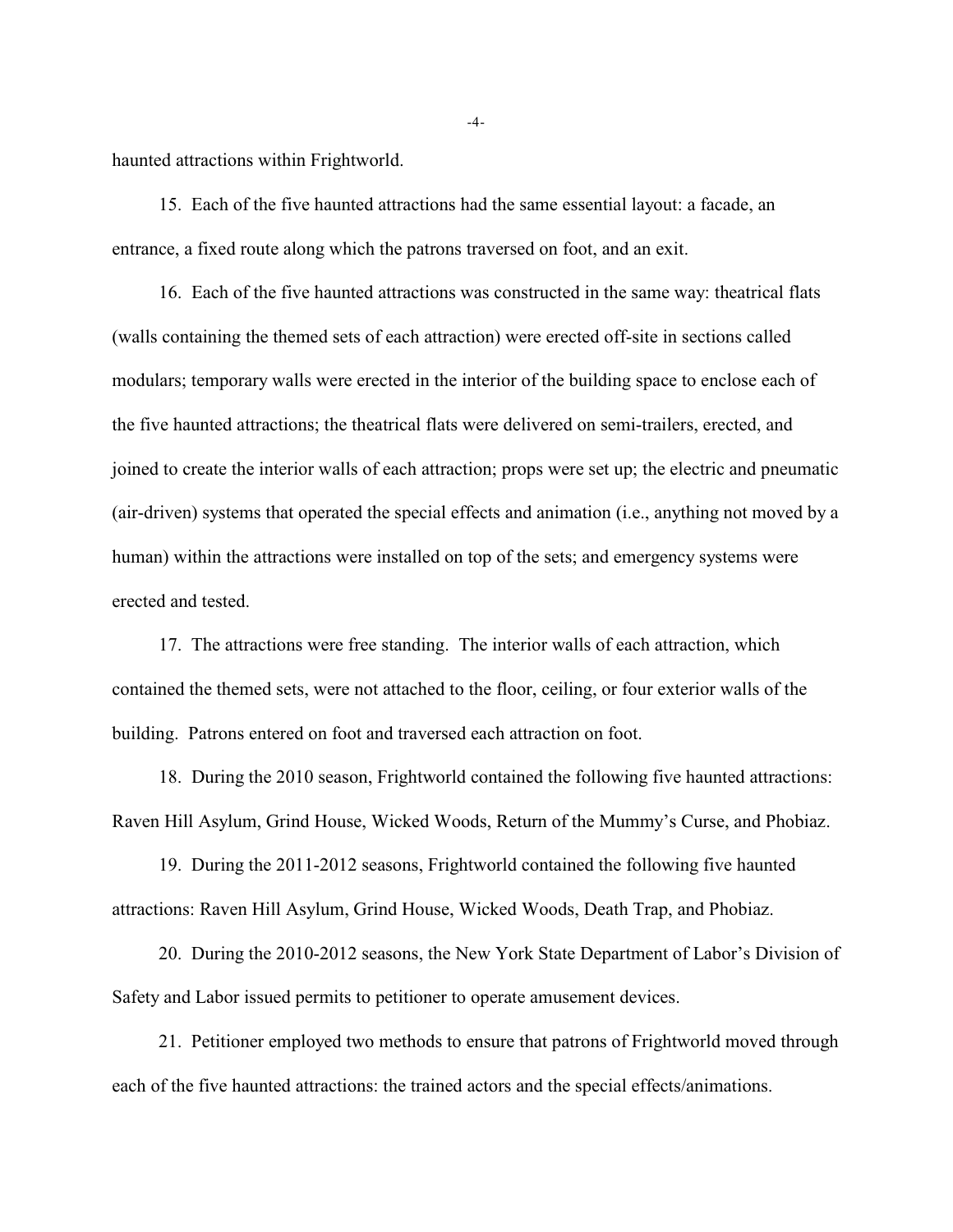22. The actors used a method called "scaring forward" to prompt patrons through each of the five haunted attractions.

23. Petitioner trained Frightworld's actors to "scare forward" to move patrons through the attractions.

24. The manner in which the actors "scared forward" was dependent upon the theme of the attraction, but could include: jumping out from behind walls, slamming doors, using curtains or other scare spots; using thematically-appropriate props (e.g., a dentist's drill, a chainsaw, an axe, a C02 gun, sparks, or noisemakers); using distractions (e.g., an animation like a mummy or spider distracted a patron while an actor simultaneously scared them forward); or using the element of surprise (e.g., where an actor placed a feather duster through a hole in the wall to hit patrons around the ankle while they waded through an area that looked like a swamp).

25. In addition to the trained actors, patrons were prompted through the haunted attractions by numerous special effects and animations.

26. In the Phobiaz attraction, which operated during each of the 2010-2012 seasons, patrons encountered the following major special effects: animated snakes; a laser hallway designed to look like water with an airbag effect that squeezed around the patrons' legs; an endless floor designed to look like a bottomless pit with a pneumatic wall that pushed patrons toward the pit; and a 32-foot hallway at the exit that contained an airbag that patrons had to push their way through.

27. In the Wicked Woods attraction, which operated during each of the 2010-2012 seasons, patrons encountered the following major special effects: a 12-foot waterfall; a tilted room designed to look like a slanted shack, at the end of which was an actor with a C02 gun who

-5-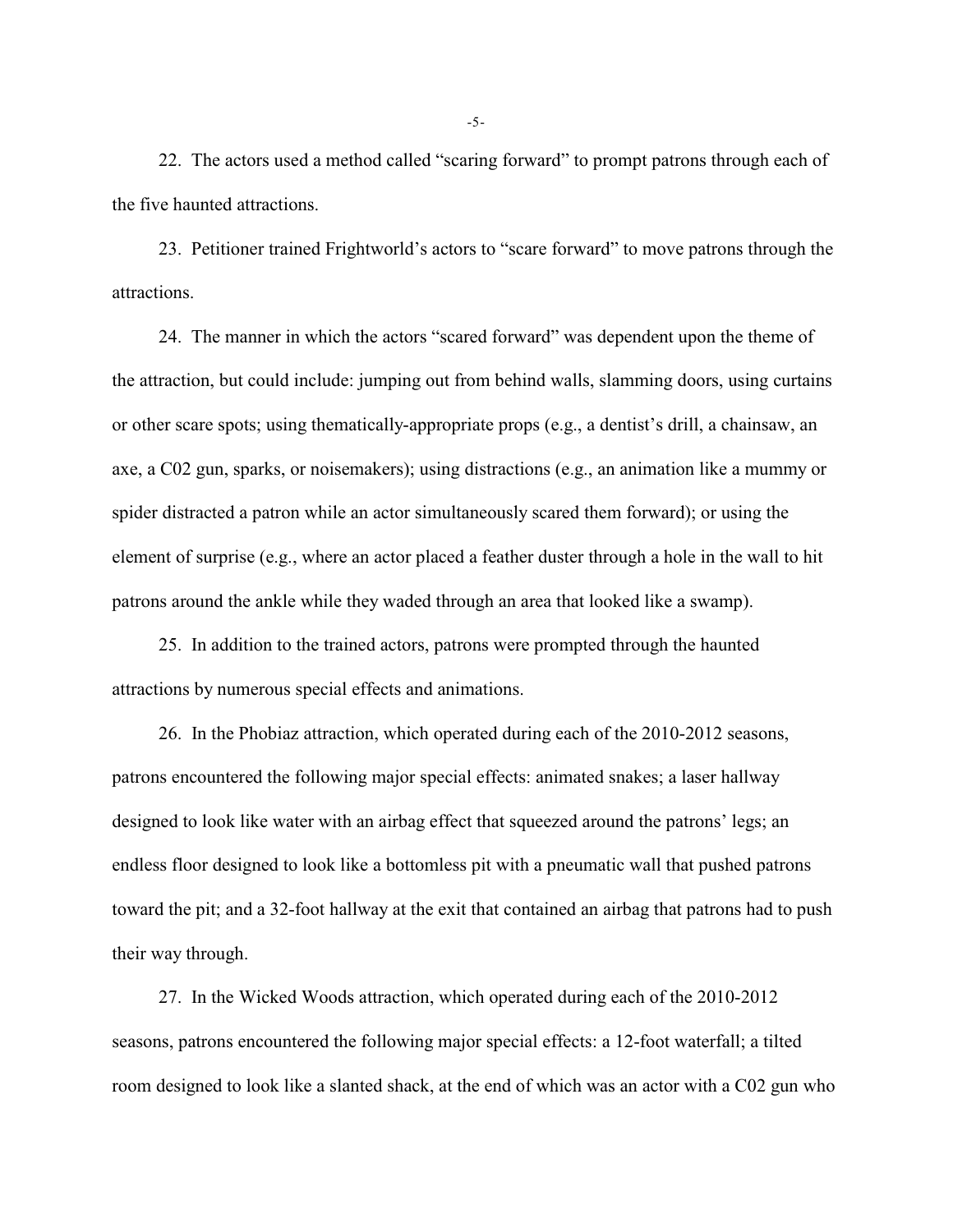shot patrons forward; a gravity tilt bridge inside a cave; and a 26-foot downward sloping ramp with an airbag effect designed to look like the patron was wading through water.

28. Among the effects found in the other haunted attractions that operated during the 2010-2012 seasons were vortex tunnels; simulated ceiling drops; three different versions of the airbag effect (a floor-to-ceiling version that fills with air on either side of a hallway, a similar version that only goes about waist high, and a version that attaches to the ceiling and fills with air pushing downward); and suspension bridges.

29. Petitioner specifically designed his attractions so that the actors and special effects combined to ensure that patrons moved forward through the attractions.

30. These methods of moving patrons through the five haunted attractions ensured that patrons were conveyed through the attractions in a timely manner and did not get injured.

31. When patrons failed to move forward through the attractions as prompted by the actors and the special effects, they occasionally were injured.

32. Patrons traversed any of the five haunted attractions in a matter of minutes; patrons were not allowed to loiter within the attractions.

33. Petitioner trained the actors who worked within the haunted attractions in crowd control and scare tactics.

34. If a patron refused to move forward through the attraction or was physically unable to move forward through the attraction, an emergency protocol was initiated whereby the actors inside the attraction alerted management, without breaking character, to have the patron removed.

35. The Division of Taxation (Division) had previously audited petitioner for the period

-6-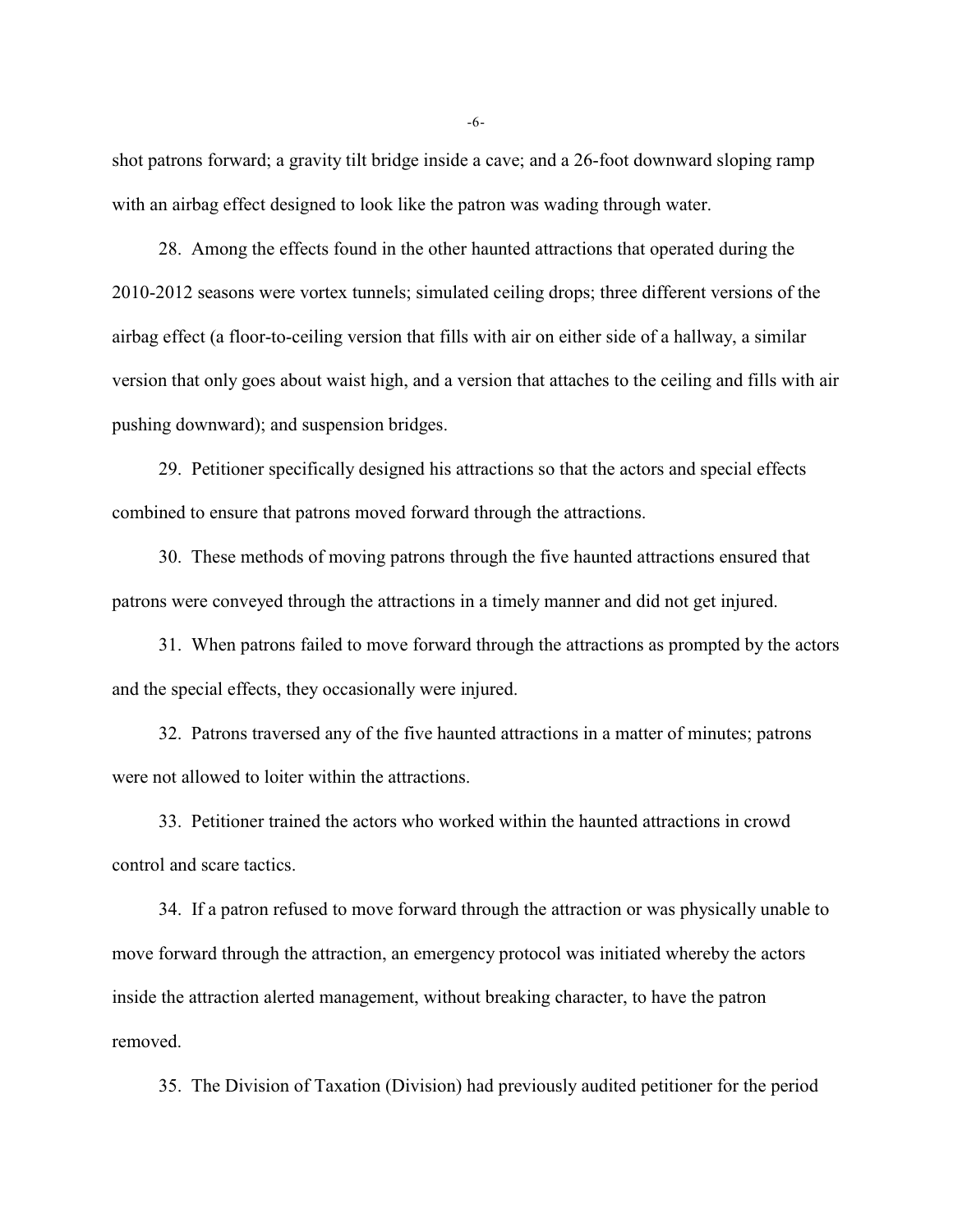March 1, 2005 through November 30, 2008 (the prior audit). The prior audit examined petitioner's admission charges and expenses for that period resulting in a notice of determination that asserted sales tax due on petitioner's admission charges to Frightworld's haunted attractions as well as tax due on expense purchases.

36. On November 30, 2012, a stipulation for discontinuance of proceeding (Stipulation) was filed with the Division of Tax Appeals reflecting a settlement in the amount of \$8,360.00 plus interest thereon. The settled upon amount equals the amount of tax due on expense purchases assessed as a result of the prior audit.

37. The Stipulation settled the prior audit and was unambiguously limited to the terms expressly set forth in the Stipulation itself. While the Stipulation contained no provision indicating that the Division considered that petitioner's admission charges were not subject to tax, neither did it indicate that petitioner was to collect tax on a prospective basis.

38. During the course of the prior audit, petitioner sought and received an advisory opinion. This advisory opinion, TSB-A-10(11)S, dated March 26, 2010 (first advisory opinion), concluded that based on the facts petitioner presented, the admission charges to the haunted attractions were subject to sales tax.

39. In April 2013, the Division began an audit of petitioner focused on the admission charges collected at Frightworld and petitioner's expense purchases for the period March 1, 2010 through February 28, 2013 (current period).

40. The auditor who conducted the audit of petitioner's admission charges during the current period was not directly involved in the prior audit. She did have some involvement with the prior audit, and did review the prior audit as part of her work on the audit currently at issue.

-7-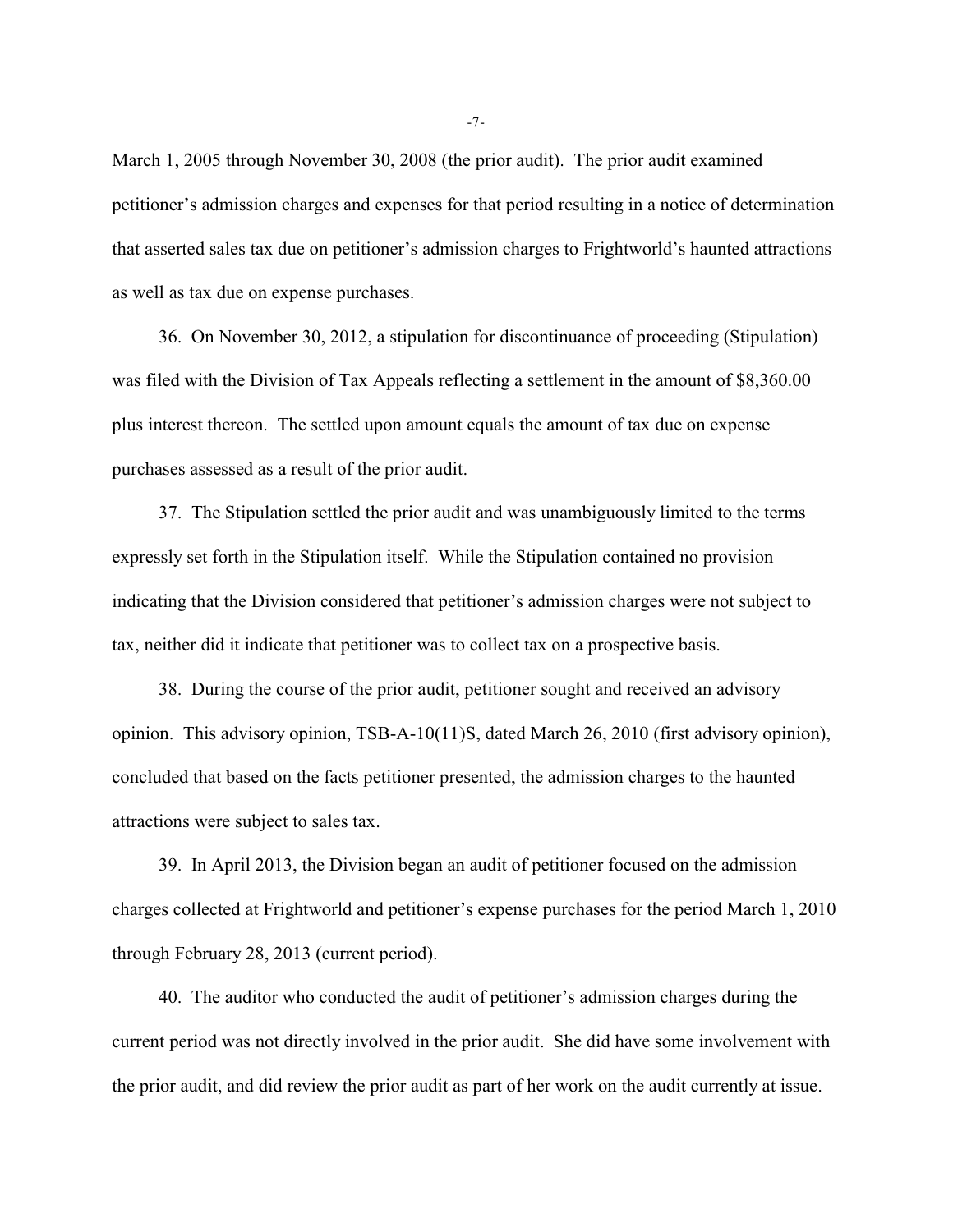The same audit supervisor supervised both audits.

41. The auditor did not visit Frightworld or its attractions in her official capacity as an auditor during the course of the audit of petitioner's admission charges for the current period. However, the auditor had visited Frightworld as a patron both prior and subsequent to conducting her audit.

42. On August 8, 2013, during the course of the audit for the current period, petitioner requested another advisory opinion from the Division concerning the taxability of the admission charges. It was petitioner's contention that the facts submitted in the first advisory opinion were inaccurate.<sup>2</sup> Petitioner was advised by his current representatives to continue not collecting sales tax on the admission charges to the haunted attractions. Such advice was given no earlier than November 30, 2012.

43. On August 21, 2014, the Division issued an advisory opinion to petitioner concluding that his admission charges were taxable (TSB-A-14[29]S).

44. On January 27, 2015, the Division issued a notice of determination to petitioner that asserted sales tax due of \$88,183.59 plus penalties and interest.<sup>3</sup>

45. The main purpose of the actors in petitioner's haunted attractions is to scare and entertain petitioner's patrons.

### *THE DETERMINATION OF THE ADMINISTRATIVE LAW JUDGE*

The Administrative Law Judge explained that charges for admission to places of

-8-

<sup>&</sup>lt;sup>2</sup> During the course of the prior audit, petitioner was first represented by Karen Kellogg, CPA, and Richard Brooks, CPA, followed by David Gross, CPA. Following issuance of the notice of determination resulting from the first audit, petitioner retained his current representatives.

 $3\text{ }\text{\$}2,109.41$  is the amount of tax asserted due attributable to, and asserted due on, expense purchases. This portion of the notice of determination is not at issue in this proceeding.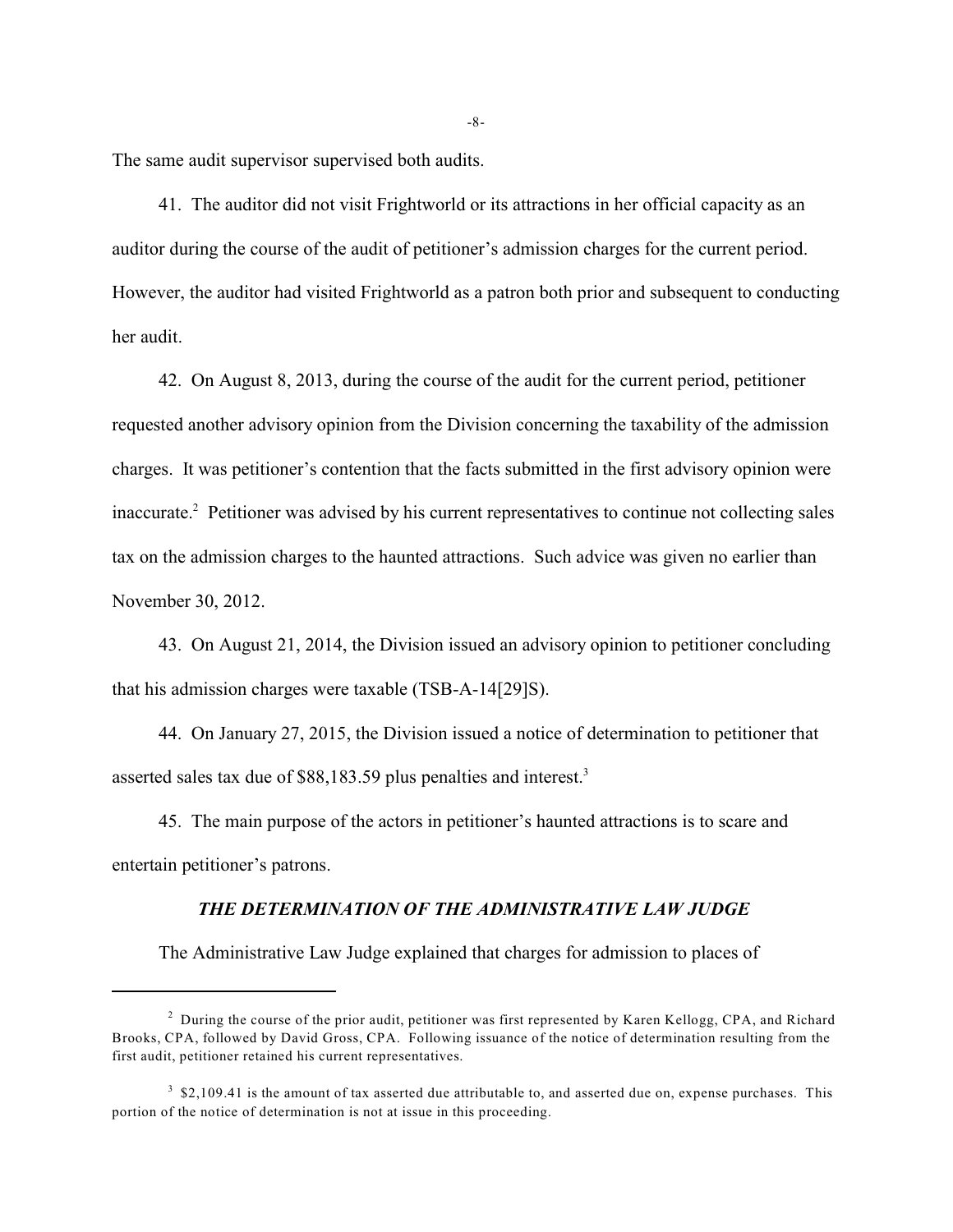amusement are subject to sales tax while charges for the use of amusement devices are not. The Administrative Law Judge then discussed *Fairland Amusements v State Tax Commn.*, (110 AD2d 952 [3rd Dept 1985] [Mikoll, J., dissenting] *reversed in accordance with dissenting opinion below* 66 NY2d 932 [1985]) and *Bathrick Enters. v Murphy* (50 Misc 2d 14 [Sup Ct, Albany County 1966], *revd* 27 AD2d 215 [3d Dept 1967], *affd* 23 NY2d 664 [1968]). In those cases, it was held that rides such as Ferris wheels, merry-go-rounds and coin-operated games such as bowling games, were not places of amusement, but rather amusement devices. The Administrative Law Judge compared those cases to *Matter of 1605 Book Ctr. v Tax Appeals Trib. of State of N.Y.*, 83 NY2d 240 (1994), *cert denied* 513 US 811 (1994) where the court found that booths allowing patrons to view live female entertainment, even though coins were required to set in motion the apparatus that moved the curtain to allow the patron to view the entertainment, were not amusement devices, but rather places of amusement. The Administrative Law Judge concluded that petitioner's haunted attractions were more like the booths in *Matter of 1605 Book Ctr.* than the rides in *Fairland Amusements* and the coinoperated games in *Bathrick Enters.*, as petitioner's haunted attractions were more similar to a structure or place of amusement than to a ride or amusement device.

Finally, the Administrative Law Judge concluded that petitioner had not established reasonable cause for waiver of penalties in that petitioner obtained an advisory opinion stating that the admission charges to the attractions were subject to tax. The Administrative Law Judge found petitioner's argument, that the facts provided to the Division in his request for the advisory opinion were incorrect, unavailing and held that it would have been the prudent course for petitioner to begin collecting tax once the advisory opinion was issued.

-9-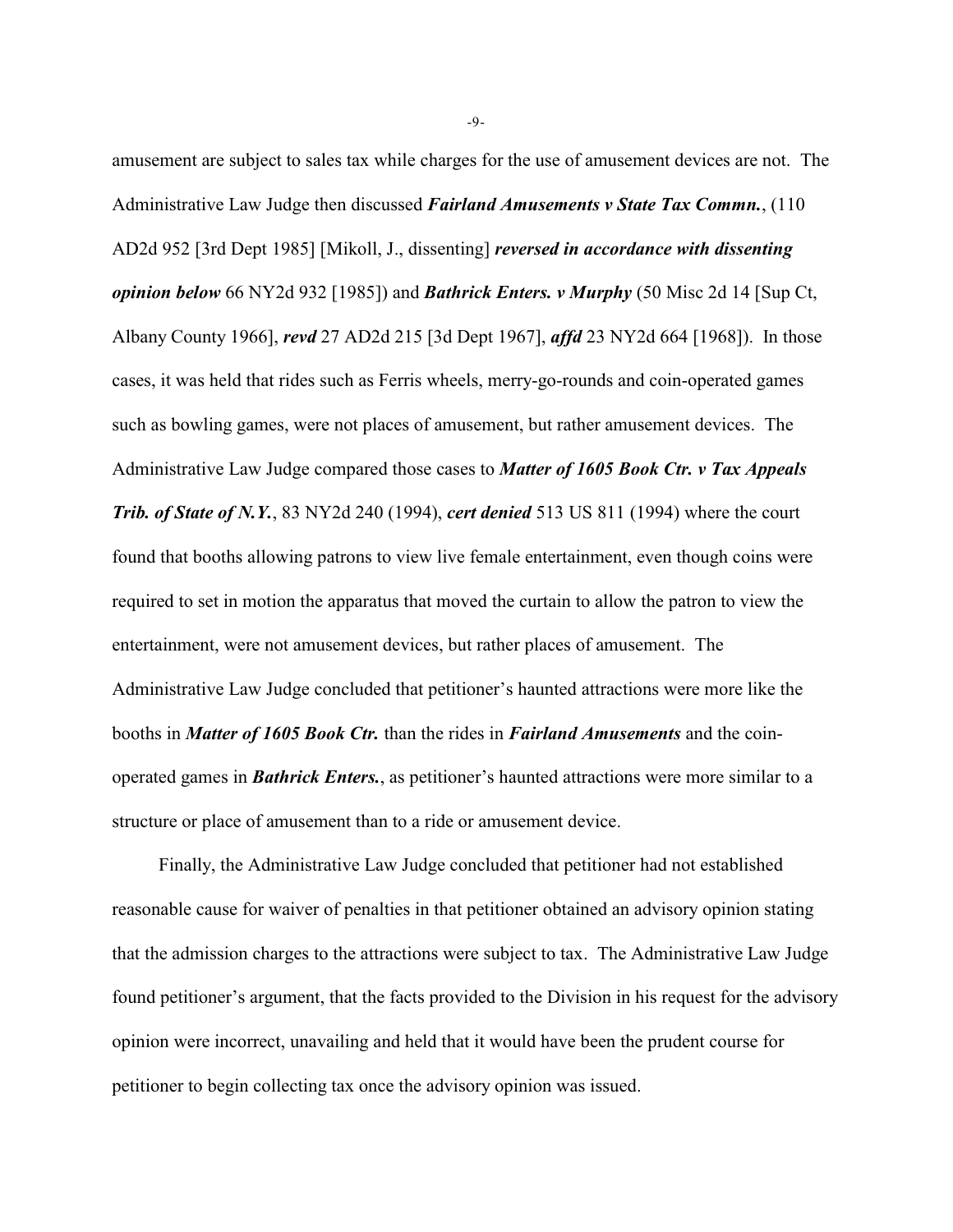#### *ARGUMENTS ON EXCEPTION*

Petitioner initially requests amendments to various findings of fact on the basis that such findings do not constitute an accurate reflection of the record in this matter.

Petitioner then asserts that the statutory scheme imposing sales tax on admission charges to or for the use of places of amusement is ambiguous and must therefore be construed in favor of taxpayers. Petitioner argues that the Administrative Law Judge's failure to utilize this statutory construction analysis, indeed the failure to even mention the word ambiguous in the determination, provides a basis to reverse the determination.

Petitioner argues that he does not charge his patrons to enter Frightworld, a place of amusement, charges that would be subject to tax; but rather charges patrons to use the haunted attractions or facilities within Frightworld, amusement devices that are not subject to tax. Petitioner asserts that a place of amusement is comprised of only the physical space within which an amusement is provided and does not include the amusement facilities contained within that physical space. In support of his position, petitioner points to the facts that: 1) the haunted attractions are temporary facilities; 2) not everyone who enters Frightworld enters the haunted attractions; 3) the actors in the attractions are there to ensure that the patrons move through the attractions quickly; and 4) each of the haunted attractions has effects just like other rides in amusement parks. Petitioner concedes that an argument can be made that because the haunted attractions are structures, albeit temporary, and the actors in the haunted attractions serve various purposes, the haunted attractions could be considered places of amusement. However, petitioner argues that because there is an ambiguity as to whether the haunted attractions are amusement facilities or devices, as opposed to places of amusement, that ambiguity must be decided in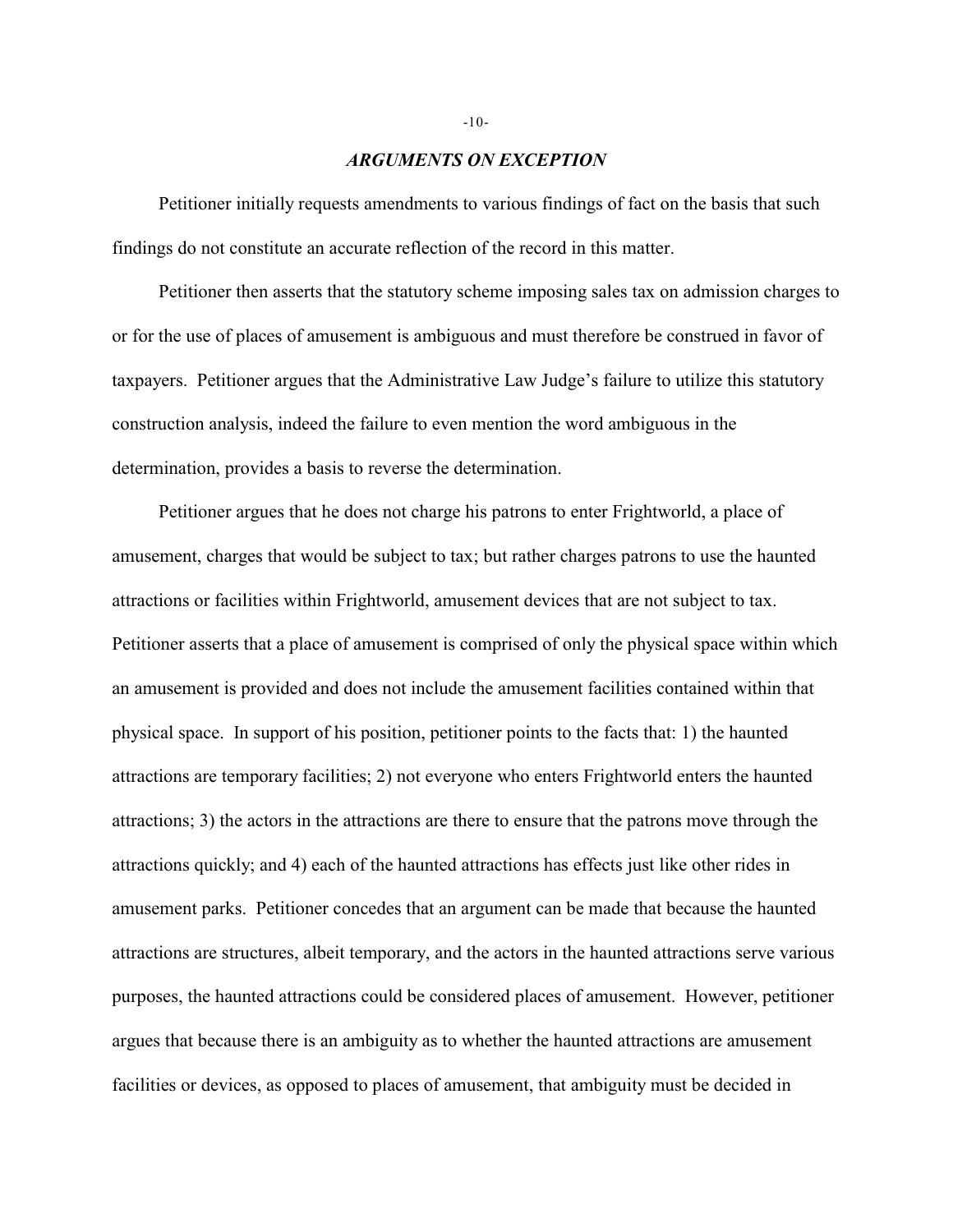petitioner's favor. Petitioner also points to the fact that the Division has previously considered carnival funhouses to be amusement devices and not places of amusement. Petitioner points to the fact that his Department of Labor permits indicate that the haunted attractions are amusement devices as further support for his position.

Finally, petitioner argues that penalties are inappropriate because of the ambiguities in the statutory scheme and because the Division settled a previous assessment issued against petitioner with no amount being paid for the same charges at issue in the present matter.

The Division argues that the term "place of amusement" has been interpreted by the courts as being broadly defined and plain from the face of the statute, thus not requiring resort to rules of construction to divine the meaning of the term.

Furthermore, the Division argues that the haunted attractions are unlike portable Ferris wheels and merry-go-rounds that travel across the state from event to event and are considered amusement devices and not places of amusement; nor are the haunted attractions similar to coinoperated bowling games and the like, which are clearly amusement devices and not places of amusement. The Division points out that petitioner's haunted attractions are substantial in construction and space and patrons do not ride through the haunted attractions but are required to walk through on their own while facing various obstacles. Furthermore, the Division points out that the haunted attractions are not amusement devices because patrons are paying for entry into the haunted attractions to see a show, not to utilize an amusement device. The Division discounts petitioner's reliance on the fact that the haunted attractions are listed as amusement devices on petitioner's Department of Labor permits as being irrelevant for taxation purposes and because petitioner did not provide any evidence that the Labor Law requirements for the permits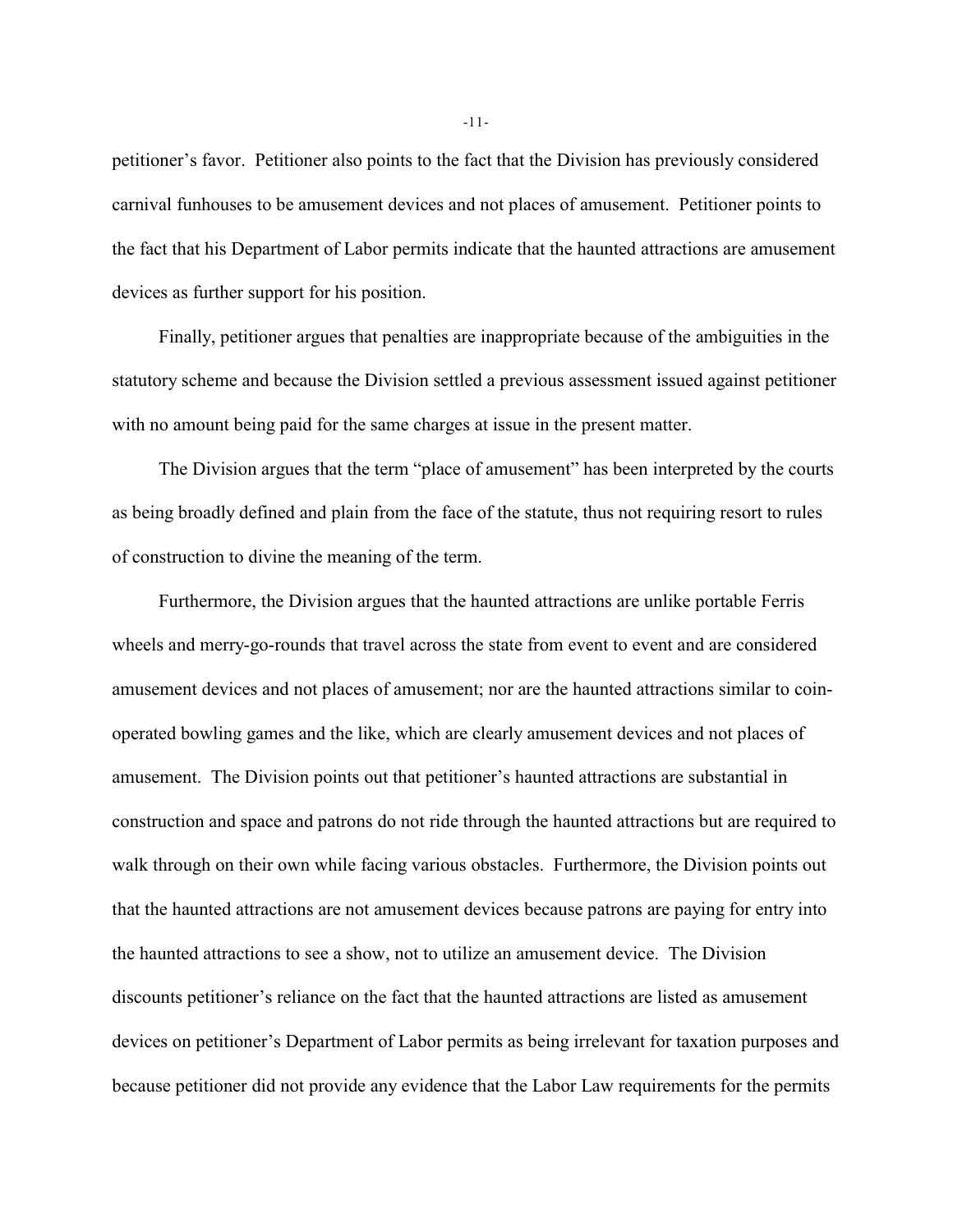were met.

Finally, the Division argues that penalty abatement is not appropriate in this matter because the Division has consistently informed petitioner that the transactions at issue were subject to tax. The Division also argues that the fact that petitioner's submission for the initial advisory opinion did not contain an accurate factual description of petitioner's operations is not grounds for abatement of penalty, as it was a situation brought about by petitioner.

#### *OPINION*

## *Revisions and additions to findings of fact*

We begin with a discussion of petitioner's requested revisions to the Administrative Law Judge's findings of fact and the Division's objections to those revisions. Petitioner requests that finding of fact 1 be revised to delete any reference to patrons coming to Frightworld to be entertained, as petitioner asserts that the record reflects that patrons come to Frightworld for a variety of reasons. The Division counters that there is no evidence in the record to support petitioner's contention that patrons come to Frightworld for any purpose other than to be entertained and that petitioner has not made any specific reference to the record in support of his assertion. We find that, other than persons who come to Frightworld to accompany patrons such as friends and relatives, the record supports a finding that patrons come to Frightworld to be entertained.

Petitioner requests that finding of fact 13 be revised to delete any reference to patrons paying to enter the haunted attractions of Frightworld "for the purpose of being startled or amused" as being overly broad because the record shows that petitioner specifically designed the haunted attractions to move patrons through the attraction in a matter of minutes. The Division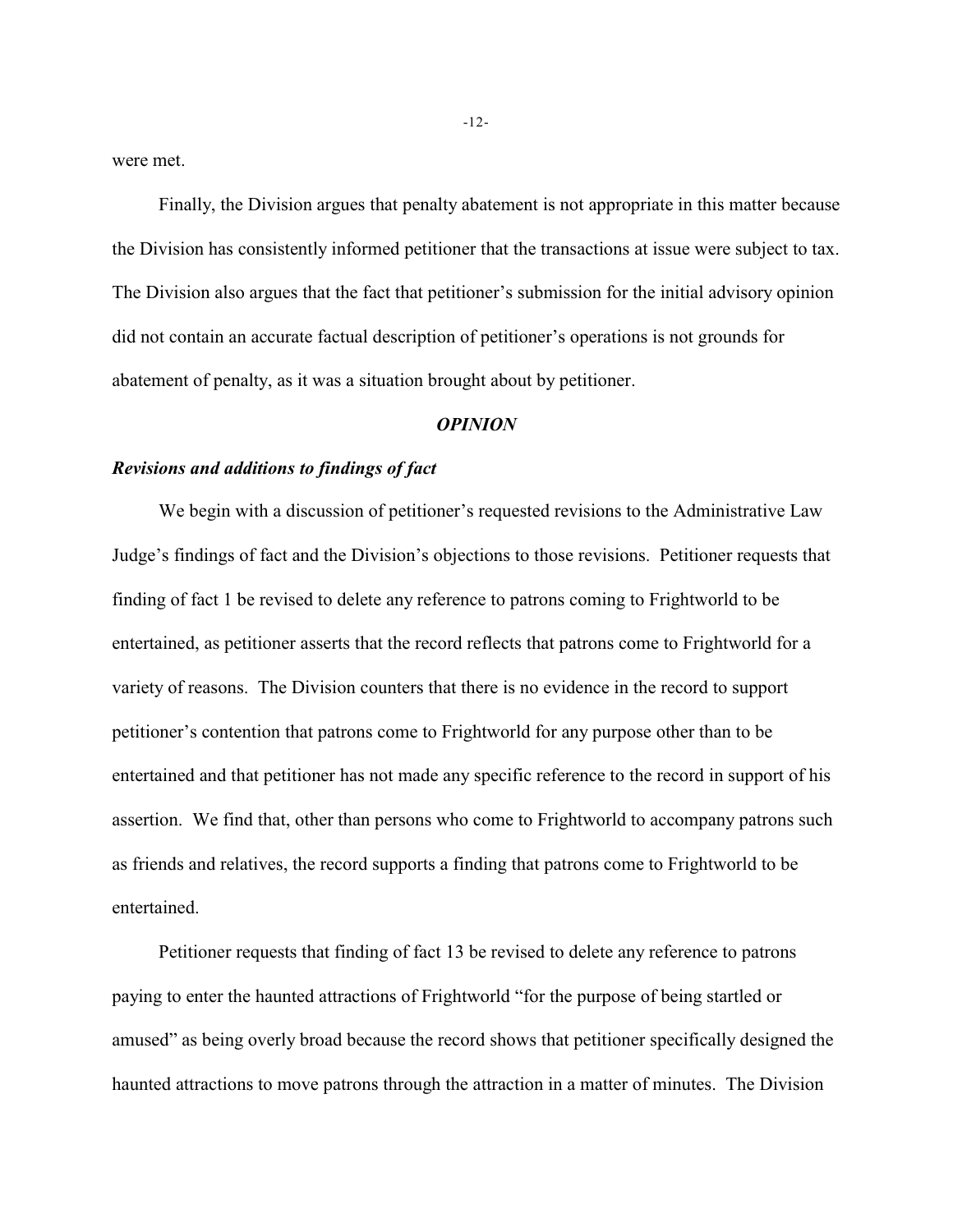counters that there is no evidence in the record to support petitioner's assertions. We find petitioner's assertion that patrons pay to enter the haunted attractions for the purpose of being moved through the attractions to be nonsensical and, accordingly, have not revised finding of fact 13.

Petitioner requests that finding of fact 17 be revised to delete the statement that "[N]o mechanical devices conveyed patrons through the attractions" as inaccurate and inconsistent with other findings of the Administrative Law Judge. Petitioner asserts that the record shows that various mechanical devices and actors assisted in conveying patrons through the haunted attractions. The Division counters that petitioner's assertions have no basis in the record and that the record shows that many of the devices that petitioner claims assist in conveying patrons actually inhibit the movement of patrons, such as air bags that restrict patrons' forward motion so that patrons have to fight through them. We interpret the Administrative Law Judge's language to mean that patrons were not carried through the haunted attractions using any type of conveyor belt or car-type vehicle. Our interpretation makes finding of fact 17 consistent with the statement in finding of fact 25 that "patrons were prompted through the haunted attractions by numerous special effects and animations." However, the statement in finding of fact 17 that "[P]atrons entered on foot and traversed each attraction on foot" achieves the same result on its own. Accordingly, we find that the statement that "[N]o mechanical devices conveyed patrons through the attractions" is confusing and redundant and have deleted it from finding of fact 17.

Petitioner requests that findings of fact 36 and 37 with regard to settlement of the prior audit as reflected in the Stipulation be modified to state that: 1) none of the agreed upon amount of tax to be paid in settlement of the prior audit reflected tax due on admission charges; and

-13-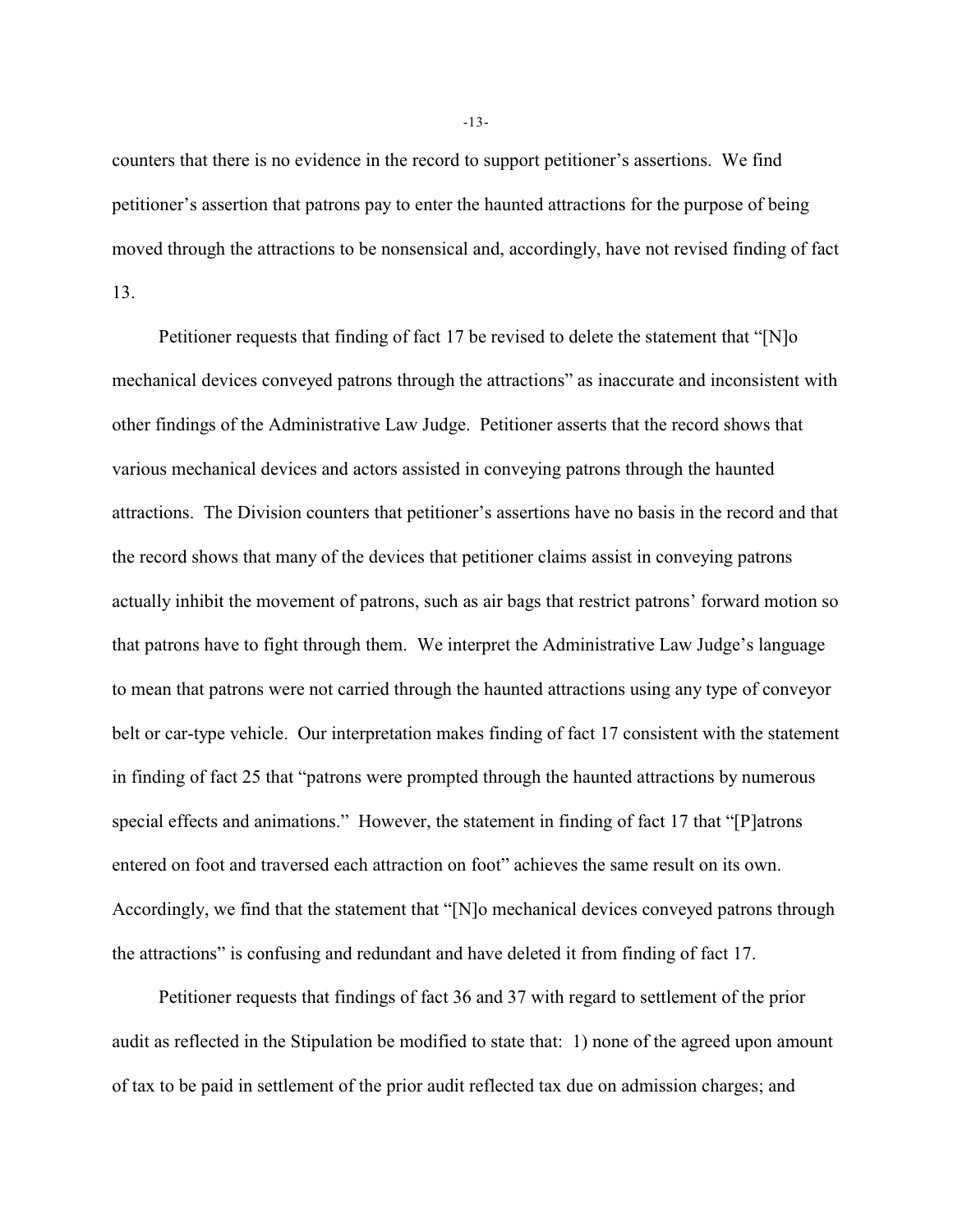2) the Stipulation contained the entire agreement of the parties. Petitioner argues that these modifications would more completely reflect the record, which petitioner asserts supports a finding that the prior audit was settled on the basis that the Division agreed to drop the tax due on admission charges and petitioner agreed to pay the tax due on expense purchases. The Division counters that petitioner's requested findings are not supported by the record, and furthermore, that petitioner's requested finding that none of the agreed upon amount of tax to be paid reflected tax due on admission charges contradicts petitioner's requested finding that the Stipulation contained the entire agreement of the parties. We find that the amount of tax that petitioner agreed to pay pursuant to the Stipulation did indeed equal the amount of tax due on expense purchases assessed as a result of the prior audit. However, because the Stipulation contained the entire agreement of the parties, there can be no finding that the agreed upon amount reflects either the tax due on expense purchases, or conversely, the amount of tax not due on admission charges.

Petitioner requests that finding of fact 42 be revised to delete the statement that he "was advised by his current representatives to continue not collecting sales tax on the admission charges to the haunted attractions." Petitioner asserts that this statement is not supported by the record, and that, even if the record could be read to support this statement, it is not relevant because the advice was given after the close of the current audit period and therefore is not relevant. The Division asserts that the statement is supported by the record and that it is relevant because it was petitioner's current representatives, retained shortly after March 26, 2010, who advised him to continue not collecting sales tax on the admission charges to the haunted attractions and the current audit period encompasses the time period March 1, 2010 through

-14-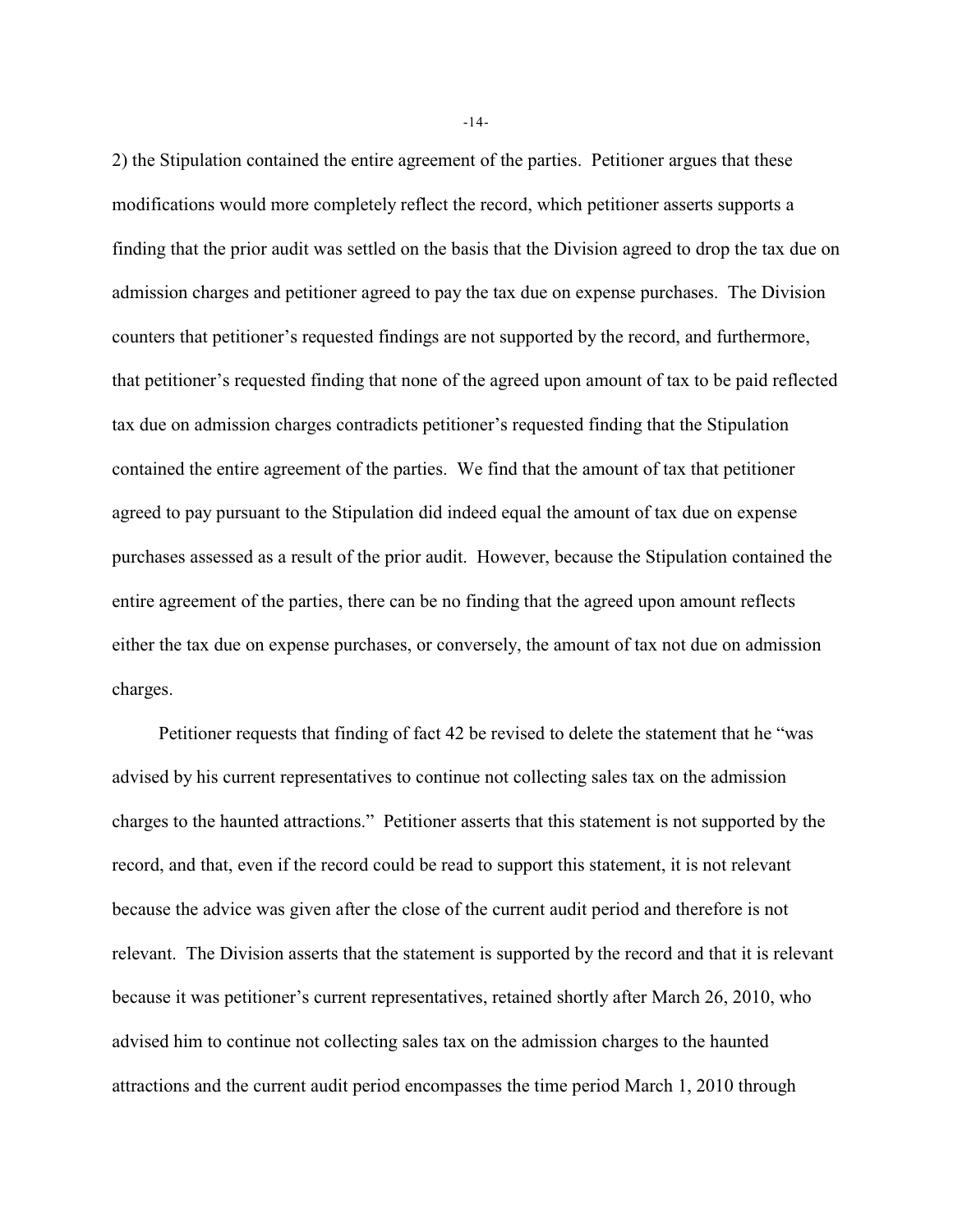February 28, 2013. We find that the record does support the statement that petitioner "was advised by his current representatives to continue not collecting sales tax on the admission charges to the haunted attractions." However, we have revised the finding of fact to reflect that such advice was given no earlier than November 30, 2012. As November 30, 2012 is within the current audit period, petitioner's relevancy objection is rejected.

Finding of fact 45 was added to clarify that while the actors hired by petitioner to appear in the haunted attractions may assist in moving people through the attractions, their primary purpose was to scare and entertain the patrons (*see* exhibit 9, Frightworld's 2010, 2011 and 2012 employee handbooks). For example, the 2010 employee handbook states that patrons "want to see real live vampires and graveyard ghouls. [T]hey want to come face to face with the living dead, be startled by killer clowns or even freaked out by a chainsaw killer. [O]ur goal is to provide that entertainment!!!" It also states, that "Frightworld is a tightly choreographed show with each actor/actress doing their part," and that patrons "want and deserve a great show!! [T]hat's what they're there for and why they are paying their money." Furthermore, the actors are required to always stay in character, even when on their way to a break. Thus, while petitioner provided testimony regarding the function of the actors to move patrons through the haunted attractions, the primary purpose of the actors is to entertain the patrons. As noted above, the patrons do not pay for admission to the haunted attractions just to be moved through them by the actors. Patrons pay to be scared and entertained.

### *Taxability of admissions to haunted attractions*

The fact that Frightworld in its entirety is a place of amusement under Tax Law § 1101 (d) (10) is clear and not at issue. However, petitioner does not charge patrons to enter Frightworld.

-15-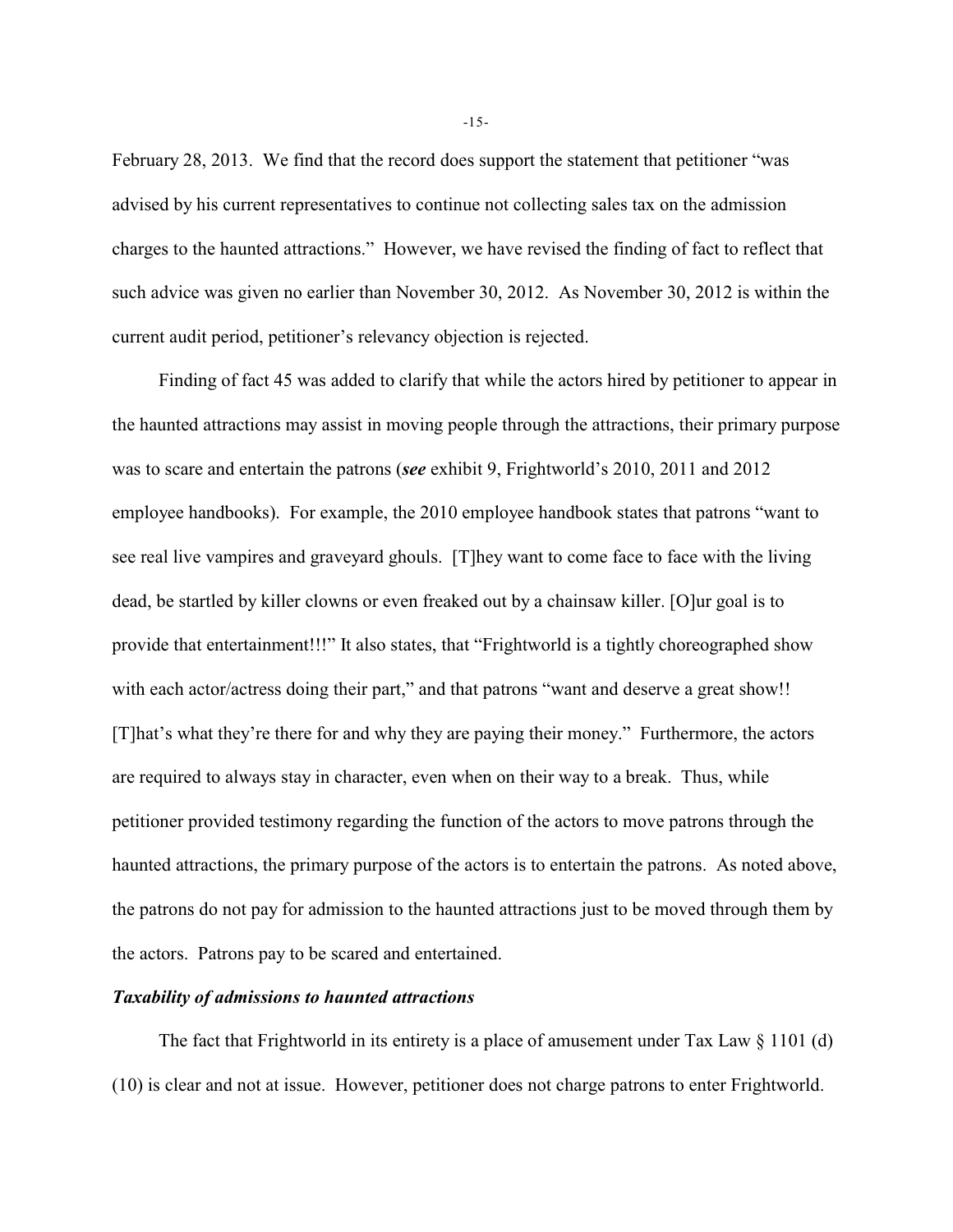Instead, petitioner charges a single fee of \$23.00 to enter the five haunted attractions. The issue in this matter is whether those charges are subject to sales tax.

Tax Law  $\S 1105$  (f) (1) provides, in pertinent part, that sales tax should apply to "[a]ny admission charge where such admission charge is in excess of ten cents to or for the use of any place of amusement in the state." The term "place of amusement" is defined by Tax Law § 1101 (d) (10) as "[a]ny place where any facilities for entertainment, amusement, or sports are provided," and the term "admission charge" is defined by Tax Law  $\S$  1101 (d) (2) as "[t]he amount paid for admission, including any service charge and any charge for entertainment or amusement or for the use of facilities therefor."

Petitioner argues that this statutory scheme imposing sales tax on admission charges to or for the use of places of amusement is ambiguous and therefore must be construed in his favor. Indeed, petitioner points to *Fairland Amusements* as a case where this particular statutory scheme was previously found ambiguous by the courts. In *Fairland Amusements,* the issue before the Appellate Division, Third Department was whether the sales tax imposed by Tax Law § 1105 (f) (1) applies to amusement ride tickets for individual carnival rides. Affirming the determination of the State Tax Commission, the court held that the sales tax applied, since the charge was "for entertainment or amusement or for the use of facilities therefor" (Tax Law § 1101 [d] [2]). The Court of Appeals reversed, adopting the logic of the dissenting opinion below (*Fairland Amusements*, 66 NY2d at 935-36). Thus, the Court found that there is an ambiguity in the taxing statute. When the provision imposing the tax is read in conjunction with the applicable definitions, "place of amusement" may be interpreted as meaning the amusement device or ride itself, or the physical space within which entertainment or amusement devices or rides are provided. Citing the general principle that any ambiguity in the statutory scheme must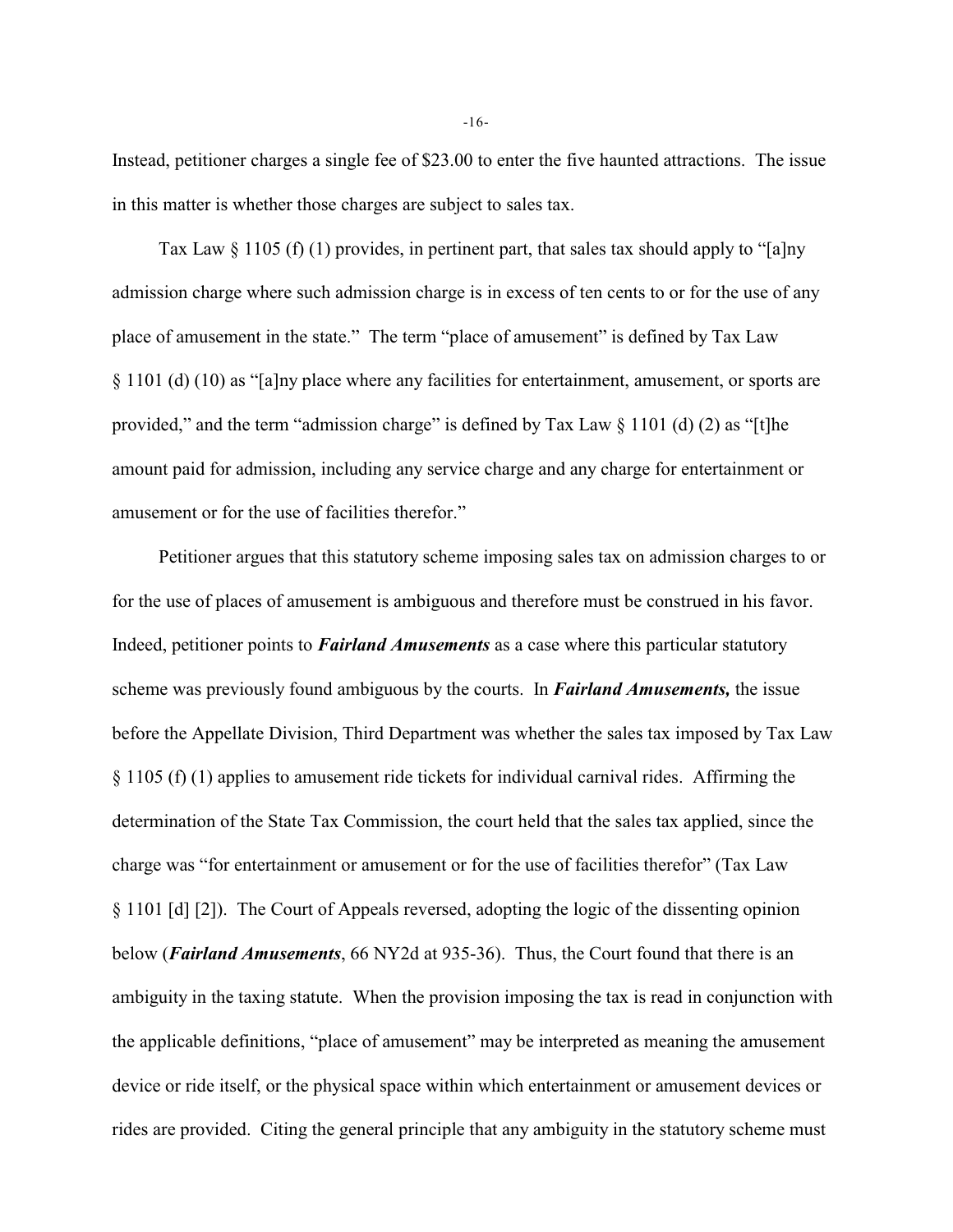be construed most strongly in favor of the taxpayer, the court found that the sales tax does not apply to charges for the use of amusement devices or rides, but only to "an admission charge to enter the location where amusement facilities are found" (*Fairland Amusements*, 110 AD2d at 954).

Thus, the question before us then distills to whether a charge to enter the haunted attractions constitutes "an admission charge to enter the location where amusement facilities are found" (*id.*) or a charge to use an amusement device. We disagree with petitioner that the analysis of this particular question involves the interpretation of an ambiguous statute requiring that the statute be construed in favor of the taxpayer. Rather, we find that *Fairland Amusements* resolved the ambiguity in the statute and what remains for this Tribunal is a weighing of the facts to determine whether a charge to enter the haunted attractions constitutes "an admission charge to enter the location where amusement facilities are found" (*id.*) or a charge to use an amusement device (*see 1605 Book Ctr.*, 83 NY2d at 246 ["*Fairland* . . . does not erect a general threshold ambiguity around the phrase 'place of amusement.'"]).

In any event, while we see no ambiguity, the issue here involves the imposition of a tax upon the charges for entry into the haunted attractions, and we construe statutes imposing tax most strongly against the government and in favor of the taxpayer (*Matter of Building Contrs. Assn. v Tully*, 87 AD2d 909, 910 [3d Dept 1982]), always bearing in mind that pursuant to Tax Law § 1132 (c) (1), it is petitioner's burden to prove by clear and convincing evidence that the tax assessed was erroneous.

The Division's position is that the haunted attractions constitute places of amusement in that they are more similar to the coin-operated private peep show booths at issue in *1605 Book Ctr.* than the merry-go-rounds and Ferris wheels at issue in *Fairland Amusements*. Petitioner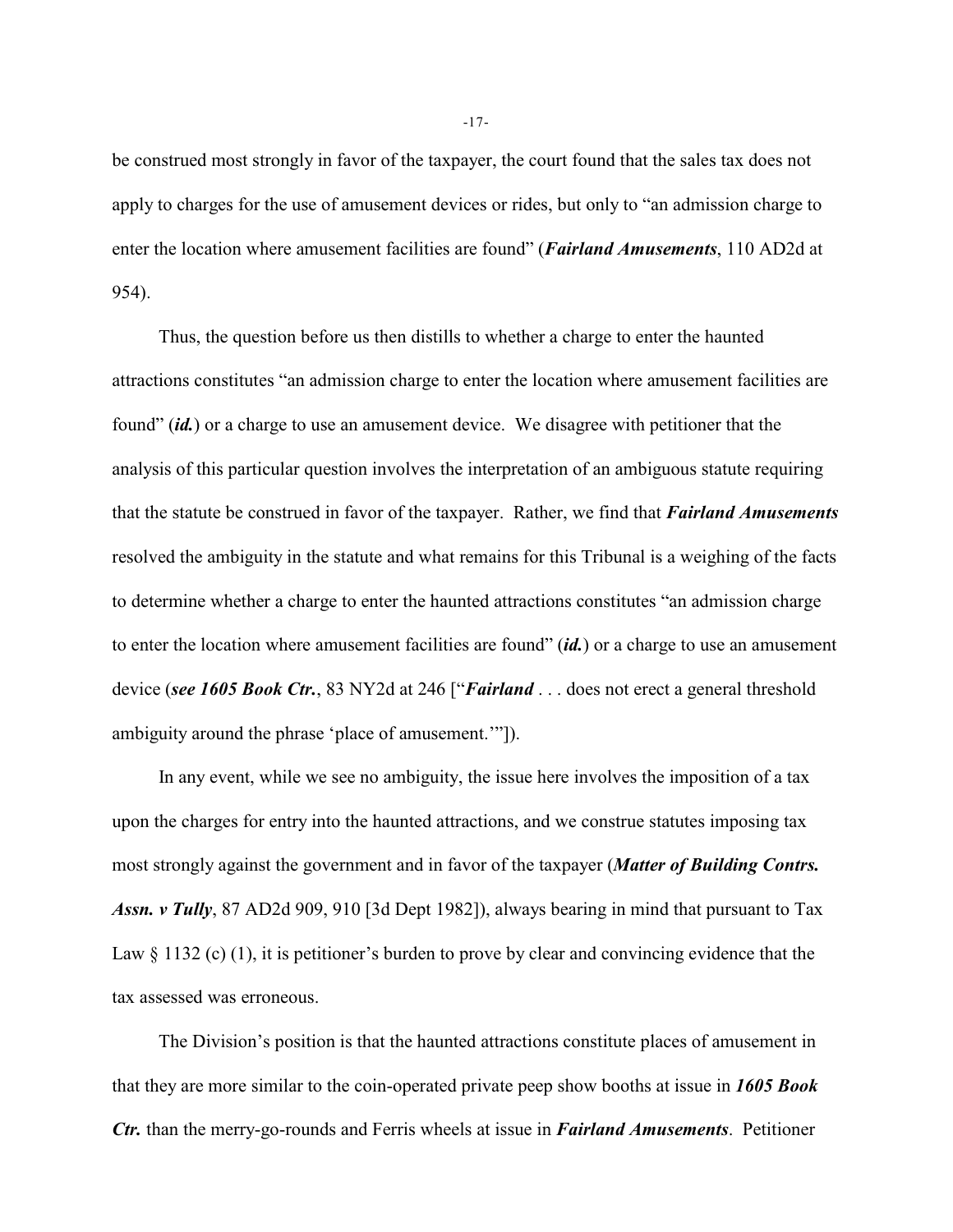asserts the opposite, that the haunted attractions are the amusement facilities under *Fairland Amusements*, which considers a place of amusement to be comprised only of the physical space within which an amusement is provided.

In favor of petitioner's position are the facts showing that the haunted attractions are temporary in nature. The haunted attractions were constructed each year by erecting theatrical flats (walls containing the themed sets of each attraction) off-site in sections called modulars. Temporary walls were erected on-site in the interior of the building space to enclose each of the five haunted attractions. Then the theatrical flats were delivered on semi-trailers, erected, and joined to create the interior walls of each attraction. Finally, props were set up, the electric and pneumatic (air-driven) systems that operated the special effects and animation (i.e., anything not moved by a human) within the attractions were installed on top of the sets, and emergency systems were erected and tested. Thus, the attractions were free-standing within the building that contained Frightworld in its totality. The temporary nature of the haunted attractions is an indication that they are more like an amusement device (Ferris wheel) than a place of amusement (coin-operated peep show booths). However, as noted by the Administrative Law Judge, the facts in the record also indicate that the haunted attractions are more substantive and less easy to move than amusement devices. Furthermore, the haunted attractions consist of walls and separate rooms that are more similar to structures, or places of amusement, than an amusement facility or device. We agree with the Administrative Law Judge that the physical structure of the haunted attractions indicates that they are places of amusement.

Petitioner also asserts that the primary job of the actors he hires is to move people through the haunted attractions and not to entertain or put on a show for his patrons, thus the admission charge was not for entry to a place of amusement. We disagree on several grounds. First, the

-18-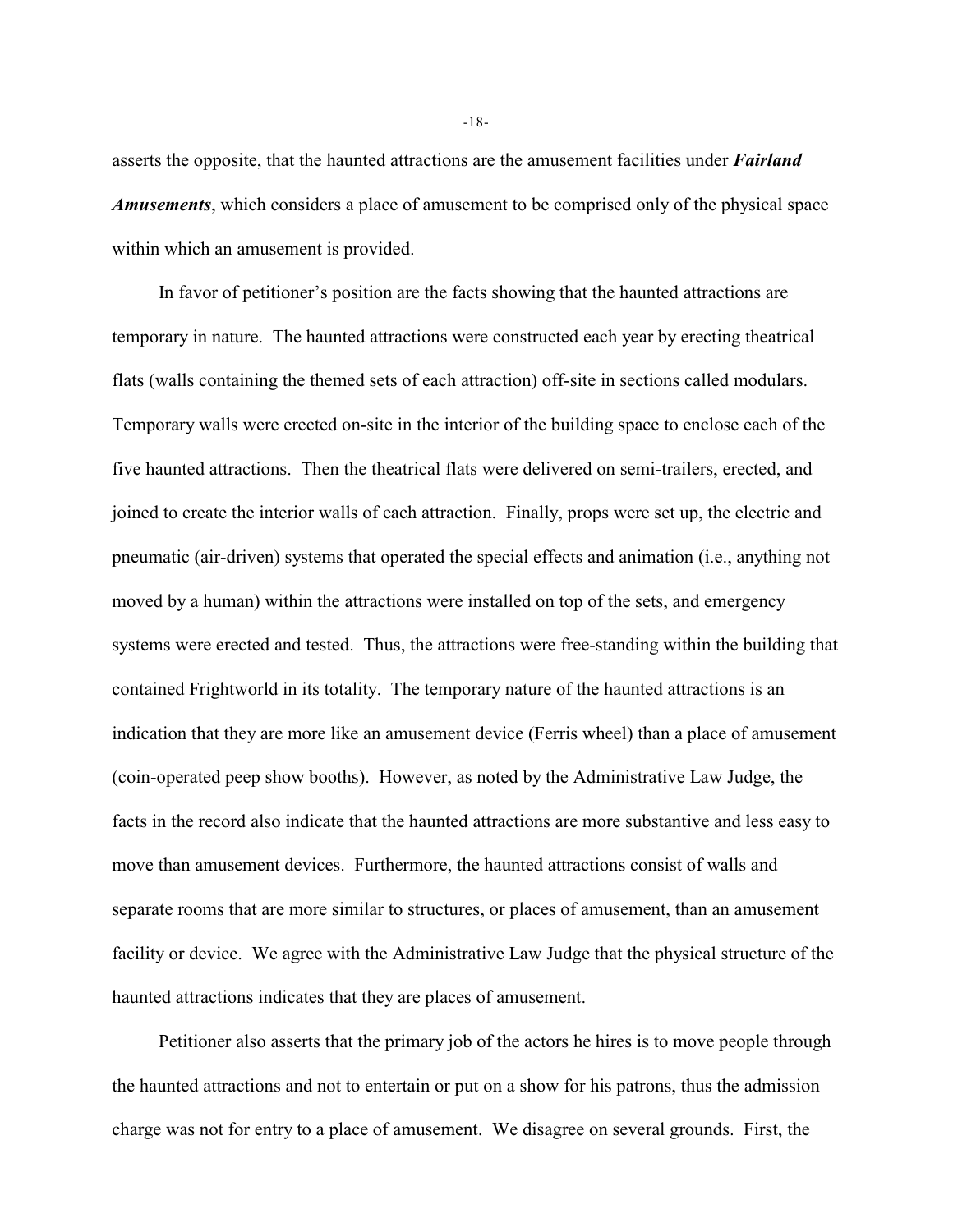actors hired by petitioner were instructed by him that they were there to put on a show to scare and entertain the patrons. Clearly, to be entertained was the reason petitioner's patrons paid money to enter the haunted attractions. As previously discussed, it makes no sense to claim that patrons enter an attraction just to be pushed out of it. Second, we find that the use of such actors as entertainers, no matter what their other responsibilities, makes the haunted attractions closer to the coin-operated peep show booths in *1605 Book Ctr.* than the rides at issue in *Fairland Amusements*. We note that unlike *1605 Book Ctr.*, where the performers were the entire focus of the show, here the show consists of both performers and special effects and animations. However, the essence of the transaction at issue is that the patrons are paying to enter the haunted attractions, a physical location within which to watch a show for amusement (*see 1605 Book Ctr.*, 83 NY2d at 246 ["the nature of the entertainment at issue - privately viewing or speaking with live performers for sexual amusement - is not comparable to the use of mechanical devices, such as amusement rides . . . the entertainment places at issue here involve the viewing and interacting with a live performer, which presents a spontaneous, human feature"]).

Petitioner points to the issuance by the Division of an advisory opinion, TSB-A-07(5)(S) (February 8, 2017), holding carnival funhouses to be amusement devices rather than places of amusement and insists that the haunted attractions are more similar to funhouses than to any of the amusement devices or places of amusement previously dealt with in the cases. To begin with, advisory opinions are by definition advisory and are binding on the Division only in regards to the party requesting the opinion (Tax Law  $\S 171$  [Twenty-fourth]). Furthermore, in this particular case, petitioner received not one but two advisory opinions wherein the Division opined that the charges for admission to petitioner's haunted attractions were subject to tax, TSB-A-10(11)S (March 26, 2010) and TSB-A-14(29)S (August 21, 2014). We also find the

-19-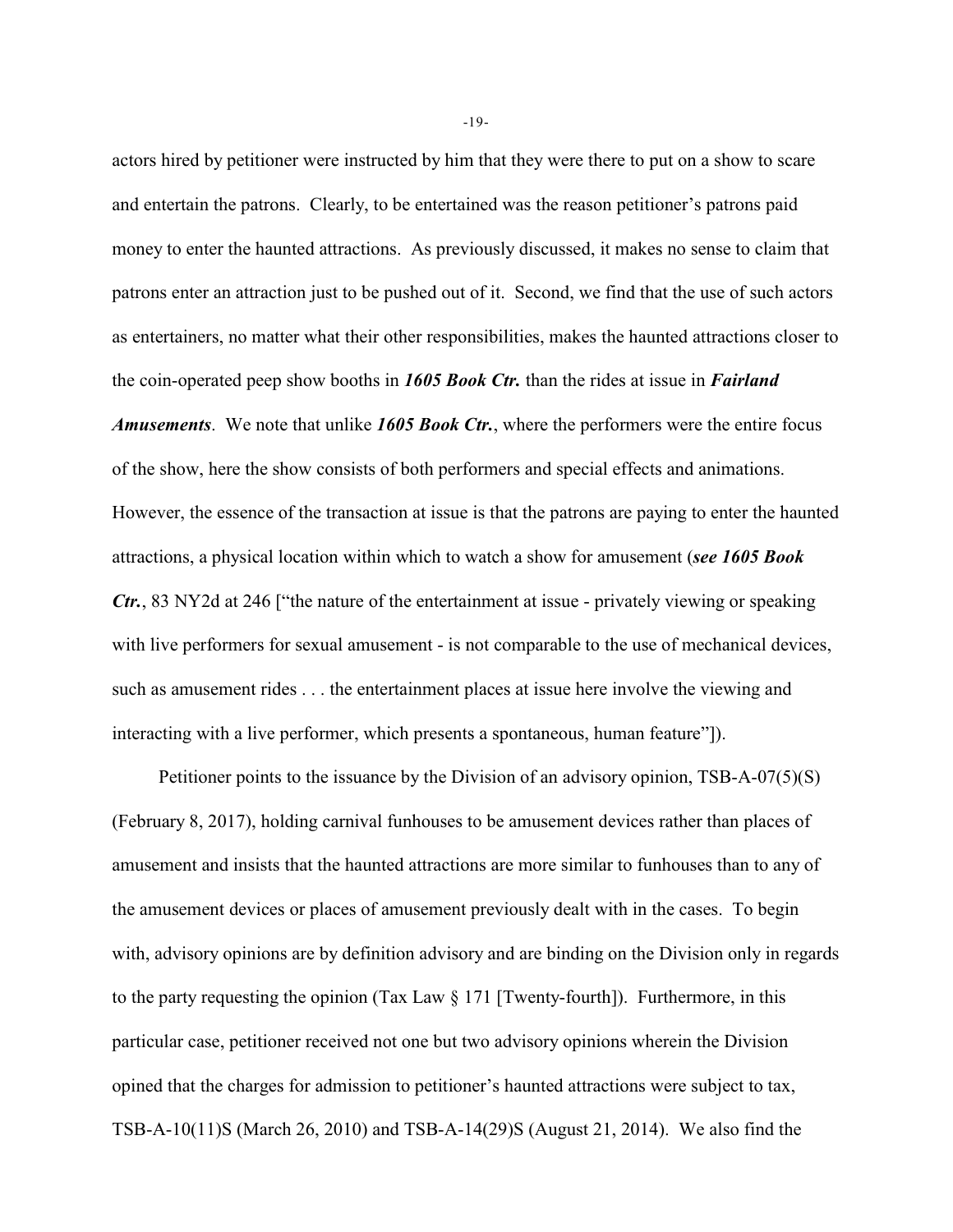analysis in TSB-A-07(5)(S) to be unpersuasive as applied to petitioner's haunted attractions. 4

Petitioner also points to the fact that the Department of Labor issued him permits to operate amusement devices that covered the haunted attractions. Petitioner has not attempted to explain why the requirements for the issuance of such permits are relevant to a determination of whether the admission charges to petitioner's haunted attractions are subject to tax. Accordingly, we do not find that the issuance of these permits is of any assistance to petitioner.

In conclusion, keeping in mind that where there is an exclusion under the Tax Law, the statute must be construed strongly in favor of the taxpayer, that the statute must be interpreted as an ordinary person would read it (*Fairland Amusements*, 110 AD2d at 954), and that the burden of proving the assessment erroneous remains with petitioner, we find that the haunted attractions are "places of amusement" as that term is used in the Tax Law and subject to tax pursuant to Tax Law  $\S$  1105 (f) (1).

### *Penalties*

Penalties were imposed against petitioner pursuant to Tax Law  $\S 1145$  (a) (1) (i) and (vi). Both such penalties must be sustained unless the failure was due to reasonable cause and not willful neglect (*see* Tax Law § 1145 [a] [1] [iii]).

The determination of the Administrative Law Judge sustaining the penalties dealt fully and correctly with this issue and we affirm for the reasons stated therein.

-20-

 $4\,$  We offer no opinion as to whether funhouses are or are not subject to tax as places of amusement under any particular set of circumstances (*but see Outdoor Amusement Bus. Assn. v State Tax Commn.* [84 AD2d 950, *revd on dissenting mem. below* 57 NY2d 790 [1982] [wherein the dissenting opinion opined that admission charges to carnival sideshows would be subject to tax as opposed to fees to participate in carnival games such as throwing a football through a hole in a board]).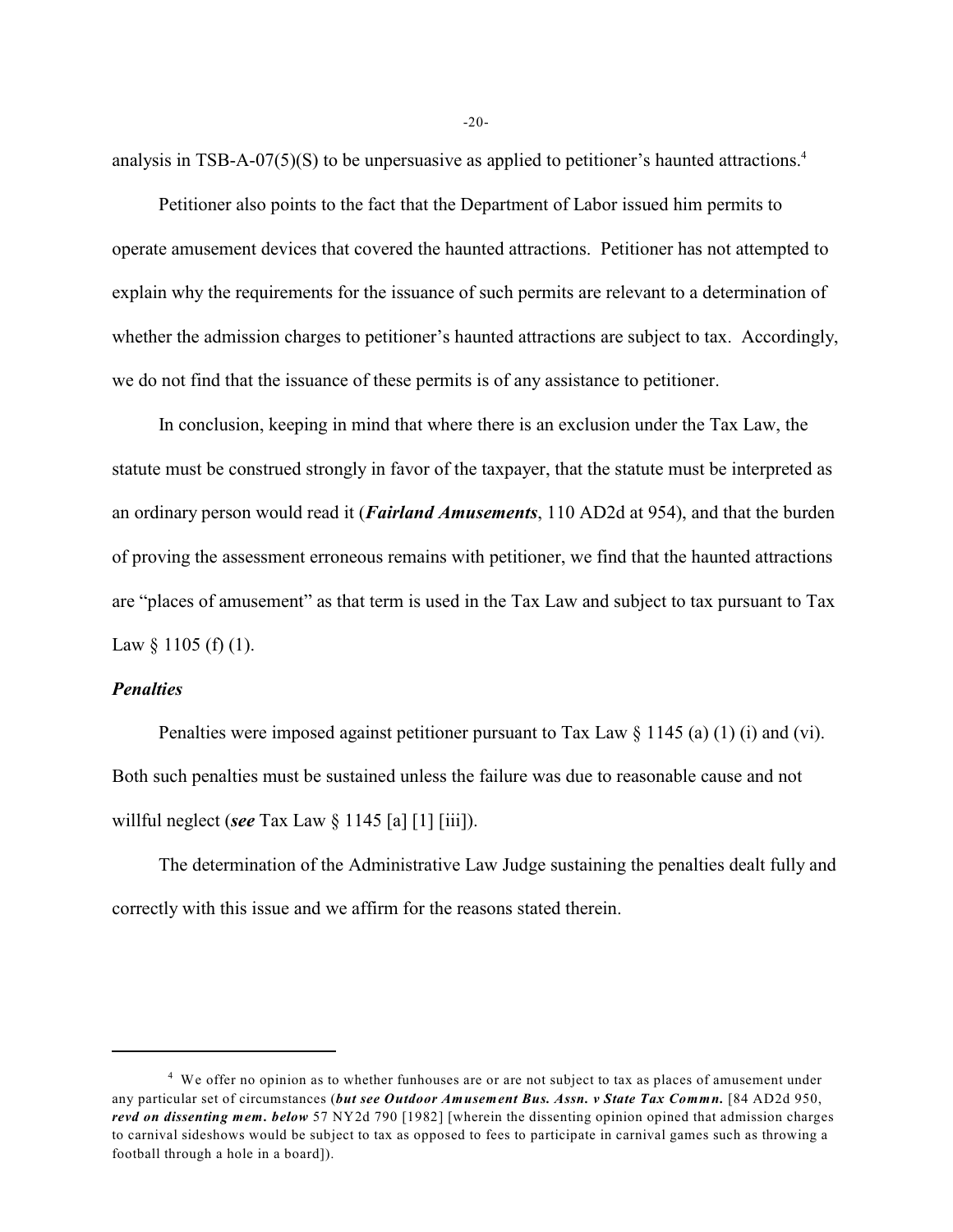Accordingly, it is ORDERED, ADJUDGED and DECREED that:

- 1. The exception of Ronald J. Doherty, Jr., d/b/a Eerie Productions is denied;
- 2. The determination of the Administrative Law Judge is affirmed;
- 3. The petition of Ronald J. Doherty, Jr., d/b/a Eerie Productions is denied; and
- 4. The notice of determination, dated January 27, 2015, is sustained.